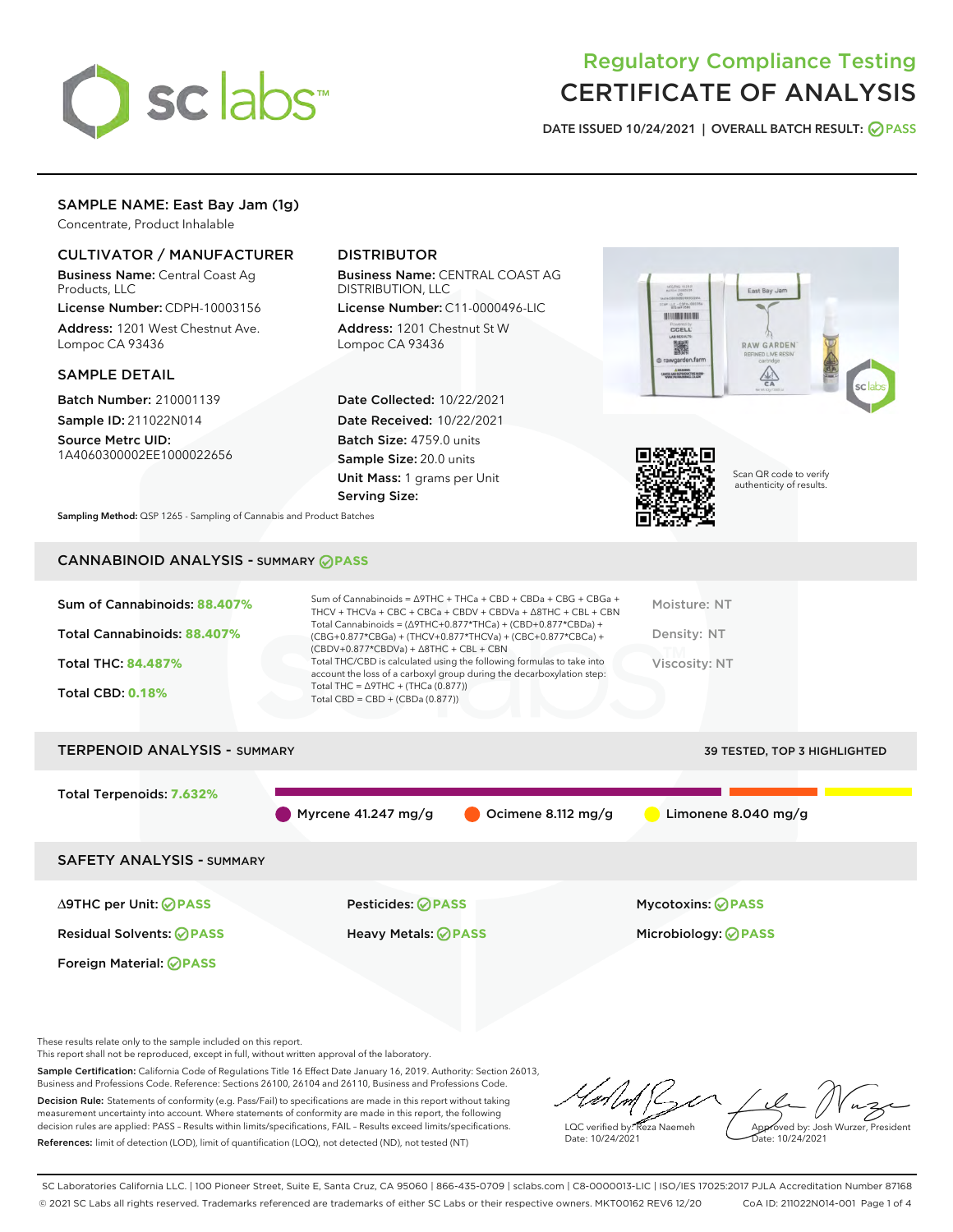



EAST BAY JAM (1G) | DATE ISSUED 10/24/2021 | OVERALL BATCH RESULT: **○** PASS

#### CANNABINOID TEST RESULTS - 10/23/2021 2 PASS

Tested by high-performance liquid chromatography with diode-array detection (HPLC-DAD). **Method:** QSP 1157 - Analysis of Cannabinoids by HPLC-DAD

#### TOTAL CANNABINOIDS: **88.407%**

Total Cannabinoids (Total THC) + (Total CBD) + (Total CBG) + (Total THCV) + (Total CBC) + (Total CBDV) + ∆8THC + CBL + CBN

TOTAL THC: **84.487%** Total THC (∆9THC+0.877\*THCa)

TOTAL CBD: **0.18%**

Total CBD (CBD+0.877\*CBDa)

TOTAL CBG: 2.66% Total CBG (CBG+0.877\*CBGa)

TOTAL THCV: 0.66% Total THCV (THCV+0.877\*THCVa)

TOTAL CBC: ND Total CBC (CBC+0.877\*CBCa)

TOTAL CBDV: ND Total CBDV (CBDV+0.877\*CBDVa)

| <b>COMPOUND</b>  | LOD/LOQ<br>(mg/g)          | <b>MEASUREMENT</b><br><b>UNCERTAINTY</b><br>mg/g | <b>RESULT</b><br>(mg/g) | <b>RESULT</b><br>(%) |
|------------------|----------------------------|--------------------------------------------------|-------------------------|----------------------|
| <b>A9THC</b>     | 0.06 / 0.26                | ±29.064                                          | 844.87                  | 84.487               |
| <b>CBG</b>       | 0.06/0.19                  | ±1.048                                           | 26.60                   | 2.660                |
| <b>THCV</b>      | 0.1/0.2                    | ±0.33                                            | 6.6                     | 0.66                 |
| <b>CBN</b>       | 0.1/0.3                    | ±0.17                                            | 2.6                     | 0.26                 |
| <b>CBD</b>       | 0.07/0.29                  | ±0.083                                           | 1.80                    | 0.180                |
| $\triangle$ 8THC | 0.1/0.4                    | ±0.13                                            | 1.6                     | 0.16                 |
| <b>THCa</b>      | 0.05/0.14                  | N/A                                              | <b>ND</b>               | <b>ND</b>            |
| <b>THCVa</b>     | 0.07/0.20                  | N/A                                              | <b>ND</b>               | <b>ND</b>            |
| <b>CBDa</b>      | 0.02/0.19                  | N/A                                              | <b>ND</b>               | <b>ND</b>            |
| <b>CBDV</b>      | 0.04 / 0.15                | N/A                                              | <b>ND</b>               | <b>ND</b>            |
| <b>CBDVa</b>     | 0.03/0.53                  | N/A                                              | <b>ND</b>               | <b>ND</b>            |
| <b>CBGa</b>      | 0.1/0.2                    | N/A                                              | <b>ND</b>               | <b>ND</b>            |
| <b>CBL</b>       | 0.06 / 0.24                | N/A                                              | <b>ND</b>               | <b>ND</b>            |
| <b>CBC</b>       | 0.2 / 0.5                  | N/A                                              | <b>ND</b>               | <b>ND</b>            |
| <b>CBCa</b>      | 0.07/0.28                  | N/A                                              | <b>ND</b>               | <b>ND</b>            |
|                  | <b>SUM OF CANNABINOIDS</b> |                                                  | 884.07 mg/g             | 88.407%              |

#### **UNIT MASS: 1 grams per Unit**

| ∆9THC per Unit                                                                            | 1120 per-package limit | 844.87 mg/unit<br><b>PASS</b> |  |  |  |
|-------------------------------------------------------------------------------------------|------------------------|-------------------------------|--|--|--|
| <b>Total THC per Unit</b>                                                                 |                        | 844.87 mg/unit                |  |  |  |
| <b>CBD per Unit</b>                                                                       |                        | $1.80$ mg/unit                |  |  |  |
| <b>Total CBD per Unit</b>                                                                 |                        | $1.80$ mg/unit                |  |  |  |
| Sum of Cannabinoids<br>per Unit                                                           |                        | 884.07 mg/unit                |  |  |  |
| <b>Total Cannabinoids</b><br>per Unit                                                     |                        | 884.07 mg/unit                |  |  |  |
| <b>MOISTURE TEST RESULT</b><br><b>DENSITY TEST RESULT</b><br><b>VISCOSITY TEST RESULT</b> |                        |                               |  |  |  |

Not Tested

Not Tested

Not Tested

#### TERPENOID TEST RESULTS - 10/24/2021

Terpene analysis utilizing gas chromatography-flame ionization detection (GC-FID). **Method:** QSP 1192 - Analysis of Terpenoids by GC-FID

| <b>COMPOUND</b>         | LOD/LOQ<br>(mg/g) | <b>MEASUREMENT</b><br><b>UNCERTAINTY</b><br>mg/g | <b>RESULT</b><br>(mg/g)                         | <b>RESULT</b><br>$(\%)$ |
|-------------------------|-------------------|--------------------------------------------------|-------------------------------------------------|-------------------------|
| <b>Myrcene</b>          | 0.008 / 0.025     | ±0.5321                                          | 41.247                                          | 4.1247                  |
| Ocimene                 | 0.011 / 0.038     | ±0.2604                                          | 8.112                                           | 0.8112                  |
| Limonene                | 0.005 / 0.016     | ±0.1150                                          | 8.040                                           | 0.8040                  |
| $\beta$ Caryophyllene   | 0.004 / 0.012     | ±0.2299                                          | 6.457                                           | 0.6457                  |
| $\alpha$ Pinene         | 0.005 / 0.017     | ±0.0291                                          | 3.385                                           | 0.3385                  |
| <b>B</b> Pinene         | 0.004 / 0.014     | ±0.0254                                          | 2.213                                           | 0.2213                  |
| Linalool                | 0.009 / 0.032     | ±0.0782                                          | 2.058                                           | 0.2058                  |
| $\alpha$ Humulene       | 0.009/0.029       | ±0.0537                                          | 1.673                                           | 0.1673                  |
| trans-β-Farnesene       | 0.008 / 0.025     | ±0.0235                                          | 0.662                                           | 0.0662                  |
| Fenchol                 | 0.010 / 0.034     | ±0.0216                                          | 0.559                                           | 0.0559                  |
| Terpineol               | 0.016 / 0.055     | ±0.0262                                          | 0.426                                           | 0.0426                  |
| Terpinolene             | 0.008 / 0.026     | ±0.0078                                          | 0.380                                           | 0.0380                  |
| Camphene                | 0.005 / 0.015     | ±0.0019                                          | 0.166                                           | 0.0166                  |
| <b>Borneol</b>          | 0.005 / 0.016     | ±0.0066                                          | 0.156                                           | 0.0156                  |
| Nerolidol               | 0.009 / 0.028     | ±0.0082                                          | 0.131                                           | 0.0131                  |
| Guaiol                  | 0.009 / 0.030     | ±0.0054                                          | 0.114                                           | 0.0114                  |
| Citronellol             | 0.003 / 0.010     | ±0.0051                                          | 0.105                                           | 0.0105                  |
| Valencene               | 0.009 / 0.030     | ±0.0060                                          | 0.087                                           | 0.0087                  |
| Fenchone                | 0.009 / 0.028     | ±0.0019                                          | 0.066                                           | 0.0066                  |
| Caryophyllene<br>Oxide  | 0.010 / 0.033     | ±0.0024                                          | 0.053                                           | 0.0053                  |
| $\alpha$ Bisabolol      | 0.008 / 0.026     | ±0.0025                                          | 0.046                                           | 0.0046                  |
| Geraniol                | 0.002 / 0.007     | ±0.0018                                          | 0.040                                           | 0.0040                  |
| $\gamma$ Terpinene      | 0.006 / 0.018     | ±0.0006                                          | 0.037                                           | 0.0037                  |
| Sabinene Hydrate        | 0.006 / 0.022     | ±0.0010                                          | 0.026                                           | 0.0026                  |
| $\alpha$ Terpinene      | 0.005 / 0.017     | ±0.0003                                          | 0.022                                           | 0.0022                  |
| $\alpha$ Phellandrene   | 0.006 / 0.020     | ±0.0003                                          | 0.020                                           | 0.0020                  |
| Nerol                   | 0.003 / 0.011     | ±0.0009                                          | 0.020                                           | 0.0020                  |
| Eucalyptol              | 0.006 / 0.018     | ±0.0005                                          | 0.019                                           | 0.0019                  |
| Sabinene                | 0.004 / 0.014     | N/A                                              | <loq< th=""><th><loq< th=""></loq<></th></loq<> | <loq< th=""></loq<>     |
| 3 Carene                | 0.005 / 0.018     | N/A                                              | <loq< th=""><th><loq< th=""></loq<></th></loq<> | <loq< th=""></loq<>     |
| p-Cymene                | 0.005 / 0.016     | N/A                                              | ND                                              | ND                      |
| (-)-Isopulegol          | 0.005 / 0.016     | N/A                                              | ND                                              | <b>ND</b>               |
| Camphor                 | 0.006 / 0.019     | N/A                                              | ND                                              | <b>ND</b>               |
| Isoborneol              | 0.004 / 0.012     | N/A                                              | ND                                              | ND                      |
| Menthol                 | 0.008 / 0.025     | N/A                                              | ND                                              | ND                      |
| R-(+)-Pulegone          | 0.003 / 0.011     | N/A                                              | ND                                              | ND                      |
| <b>Geranyl Acetate</b>  | 0.004 / 0.014     | N/A                                              | ND                                              | ND                      |
| $\alpha$ Cedrene        | 0.005 / 0.016     | N/A                                              | ND                                              | ND                      |
| Cedrol                  | 0.008 / 0.027     | N/A                                              | ND                                              | <b>ND</b>               |
| <b>TOTAL TERPENOIDS</b> |                   |                                                  | 76.320 mg/g                                     | 7.632%                  |

SC Laboratories California LLC. | 100 Pioneer Street, Suite E, Santa Cruz, CA 95060 | 866-435-0709 | sclabs.com | C8-0000013-LIC | ISO/IES 17025:2017 PJLA Accreditation Number 87168 © 2021 SC Labs all rights reserved. Trademarks referenced are trademarks of either SC Labs or their respective owners. MKT00162 REV6 12/20 CoA ID: 211022N014-001 Page 2 of 4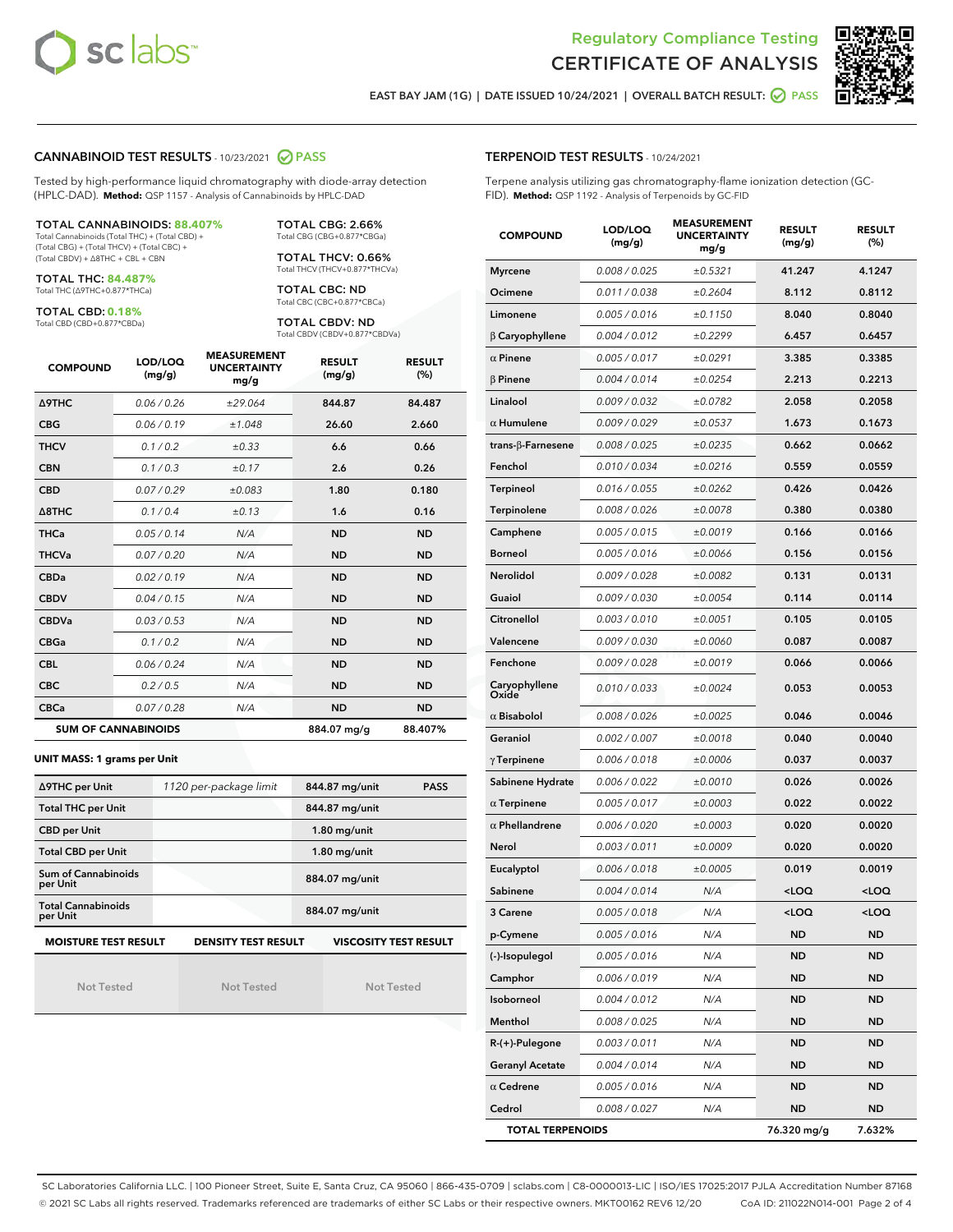



EAST BAY JAM (1G) | DATE ISSUED 10/24/2021 | OVERALL BATCH RESULT: 2 PASS

# CATEGORY 1 PESTICIDE TEST RESULTS - 10/24/2021 2 PASS

Pesticide and plant growth regulator analysis utilizing high-performance liquid chromatography-mass spectrometry (HPLC-MS) or gas chromatography-mass spectrometry (GC-MS). \*GC-MS utilized where indicated. **Method:** QSP 1212 - Analysis of Pesticides and Mycotoxins by LC-MS or QSP 1213 - Analysis of Pesticides by GC-MS

| <b>COMPOUND</b>             | LOD/LOQ<br>$(\mu g/g)$ | <b>ACTION</b><br><b>LIMIT</b><br>$(\mu g/g)$ | <b>MEASUREMENT</b><br><b>UNCERTAINTY</b><br>$\mu$ g/g | <b>RESULT</b><br>$(\mu g/g)$ | <b>RESULT</b> |
|-----------------------------|------------------------|----------------------------------------------|-------------------------------------------------------|------------------------------|---------------|
| Aldicarb                    | 0.03/0.08              | $\ge$ LOD                                    | N/A                                                   | <b>ND</b>                    | <b>PASS</b>   |
| Carbofuran                  | 0.02 / 0.05            | $\ge$ LOD                                    | N/A                                                   | <b>ND</b>                    | <b>PASS</b>   |
| Chlordane*                  | 0.03 / 0.08            | $\ge$ LOD                                    | N/A                                                   | <b>ND</b>                    | <b>PASS</b>   |
| Chlorfenapyr*               | 0.03/0.10              | $\ge$ LOD                                    | N/A                                                   | <b>ND</b>                    | <b>PASS</b>   |
| Chlorpyrifos                | 0.02 / 0.06            | $\ge$ LOD                                    | N/A                                                   | <b>ND</b>                    | <b>PASS</b>   |
| Coumaphos                   | 0.02 / 0.07            | $\ge$ LOD                                    | N/A                                                   | <b>ND</b>                    | <b>PASS</b>   |
| Daminozide                  | 0.02 / 0.07            | $\ge$ LOD                                    | N/A                                                   | <b>ND</b>                    | <b>PASS</b>   |
| <b>DDVP</b><br>(Dichlorvos) | 0.03/0.09              | $>$ LOD                                      | N/A                                                   | <b>ND</b>                    | <b>PASS</b>   |
| Dimethoate                  | 0.03/0.08              | $\ge$ LOD                                    | N/A                                                   | <b>ND</b>                    | <b>PASS</b>   |
| Ethoprop(hos)               | 0.03/0.10              | $\ge$ LOD                                    | N/A                                                   | <b>ND</b>                    | <b>PASS</b>   |
| Etofenprox                  | 0.02/0.06              | $>$ LOD                                      | N/A                                                   | <b>ND</b>                    | <b>PASS</b>   |
| Fenoxycarb                  | 0.03 / 0.08            | $\ge$ LOD                                    | N/A                                                   | <b>ND</b>                    | <b>PASS</b>   |
| Fipronil                    | 0.03/0.08              | $>$ LOD                                      | N/A                                                   | <b>ND</b>                    | <b>PASS</b>   |
| Imazalil                    | 0.02 / 0.06            | $\ge$ LOD                                    | N/A                                                   | <b>ND</b>                    | <b>PASS</b>   |
| Methiocarb                  | 0.02 / 0.07            | $\ge$ LOD                                    | N/A                                                   | <b>ND</b>                    | <b>PASS</b>   |
| Methyl<br>parathion         | 0.03/0.10              | $>$ LOD                                      | N/A                                                   | <b>ND</b>                    | <b>PASS</b>   |
| <b>Mevinphos</b>            | 0.03/0.09              | $>$ LOD                                      | N/A                                                   | <b>ND</b>                    | <b>PASS</b>   |
| Paclobutrazol               | 0.02 / 0.05            | $\ge$ LOD                                    | N/A                                                   | <b>ND</b>                    | <b>PASS</b>   |
| Propoxur                    | 0.03/0.09              | $\ge$ LOD                                    | N/A                                                   | <b>ND</b>                    | <b>PASS</b>   |
| Spiroxamine                 | 0.03/0.08              | $\ge$ LOD                                    | N/A                                                   | <b>ND</b>                    | <b>PASS</b>   |
| Thiacloprid                 | 0.03/0.10              | $\ge$ LOD                                    | N/A                                                   | <b>ND</b>                    | <b>PASS</b>   |

#### CATEGORY 2 PESTICIDE TEST RESULTS - 10/24/2021 @ PASS

| <b>COMPOUND</b>          | LOD/LOO<br>$(\mu g/g)$ | <b>ACTION</b><br>LIMIT<br>$(\mu g/g)$ | <b>MEASUREMENT</b><br><b>UNCERTAINTY</b><br>µg/g | <b>RESULT</b><br>$(\mu g/g)$ | <b>RESULT</b> |  |
|--------------------------|------------------------|---------------------------------------|--------------------------------------------------|------------------------------|---------------|--|
| Abamectin                | 0.03/0.10              | 0.1                                   | N/A                                              | <b>ND</b>                    | <b>PASS</b>   |  |
| Acephate                 | 0.02/0.07              | 0.1                                   | N/A                                              | <b>ND</b>                    | <b>PASS</b>   |  |
| Acequinocyl              | 0.02/0.07              | 0.1                                   | N/A                                              | <b>ND</b>                    | <b>PASS</b>   |  |
| Acetamiprid              | 0.02 / 0.05            | 0.1                                   | N/A                                              | <b>ND</b>                    | <b>PASS</b>   |  |
| Azoxystrobin             | 0.02/0.07              | 0.1                                   | N/A                                              | <b>ND</b>                    | <b>PASS</b>   |  |
| <b>Bifenazate</b>        | 0.01 / 0.04            | 0.1                                   | N/A                                              | <b>ND</b>                    | <b>PASS</b>   |  |
| <b>Bifenthrin</b>        | 0.02 / 0.05            | 3                                     | N/A                                              | <b>ND</b>                    | <b>PASS</b>   |  |
| <b>Boscalid</b>          | 0.03/0.09              | 0.1                                   | N/A                                              | <b>ND</b>                    | <b>PASS</b>   |  |
| Captan                   | 0.19/0.57              | 0.7                                   | N/A                                              | <b>ND</b>                    | <b>PASS</b>   |  |
| Carbaryl                 | 0.02/0.06              | 0.5                                   | N/A                                              | <b>ND</b>                    | <b>PASS</b>   |  |
| Chlorantranilip-<br>role | 0.04/0.12              | 10                                    | N/A                                              | <b>ND</b>                    | <b>PASS</b>   |  |
| Clofentezine             | 0.03/0.09              | 0.1                                   | N/A                                              | <b>ND</b>                    | <b>PASS</b>   |  |

### CATEGORY 2 PESTICIDE TEST RESULTS - 10/24/2021 continued

| <b>COMPOUND</b>               | LOD/LOQ<br>(µg/g) | <b>ACTION</b><br><b>LIMIT</b><br>$(\mu g/g)$ | <b>MEASUREMENT</b><br><b>UNCERTAINTY</b><br>µg/g | <b>RESULT</b><br>(µg/g) | <b>RESULT</b> |
|-------------------------------|-------------------|----------------------------------------------|--------------------------------------------------|-------------------------|---------------|
| Cyfluthrin                    | 0.12 / 0.38       | $\overline{c}$                               | N/A                                              | <b>ND</b>               | <b>PASS</b>   |
| Cypermethrin                  | 0.11 / 0.32       | 1                                            | N/A                                              | ND                      | <b>PASS</b>   |
| Diazinon                      | 0.02 / 0.05       | 0.1                                          | N/A                                              | ND                      | <b>PASS</b>   |
| Dimethomorph                  | 0.03 / 0.09       | 2                                            | N/A                                              | ND                      | <b>PASS</b>   |
| Etoxazole                     | 0.02 / 0.06       | 0.1                                          | N/A                                              | <b>ND</b>               | <b>PASS</b>   |
| Fenhexamid                    | 0.03 / 0.09       | 0.1                                          | N/A                                              | <b>ND</b>               | <b>PASS</b>   |
| Fenpyroximate                 | 0.02 / 0.06       | 0.1                                          | N/A                                              | ND                      | <b>PASS</b>   |
| Flonicamid                    | 0.03 / 0.10       | 0.1                                          | N/A                                              | ND                      | <b>PASS</b>   |
| Fludioxonil                   | 0.03 / 0.10       | 0.1                                          | N/A                                              | <b>ND</b>               | <b>PASS</b>   |
| Hexythiazox                   | 0.02 / 0.07       | 0.1                                          | N/A                                              | ND                      | <b>PASS</b>   |
| Imidacloprid                  | 0.04 / 0.11       | 5                                            | N/A                                              | ND                      | <b>PASS</b>   |
| Kresoxim-methyl               | 0.02 / 0.07       | 0.1                                          | N/A                                              | <b>ND</b>               | <b>PASS</b>   |
| <b>Malathion</b>              | 0.03 / 0.09       | 0.5                                          | N/A                                              | ND                      | <b>PASS</b>   |
| Metalaxyl                     | 0.02 / 0.07       | $\overline{c}$                               | N/A                                              | ND                      | <b>PASS</b>   |
| Methomyl                      | 0.03 / 0.10       | 1                                            | N/A                                              | <b>ND</b>               | <b>PASS</b>   |
| Myclobutanil                  | 0.03 / 0.09       | 0.1                                          | N/A                                              | ND                      | <b>PASS</b>   |
| Naled                         | 0.02 / 0.07       | 0.1                                          | N/A                                              | ND                      | <b>PASS</b>   |
| Oxamyl                        | 0.04 / 0.11       | 0.5                                          | N/A                                              | ND                      | <b>PASS</b>   |
| Pentachloronitro-<br>benzene* | 0.03 / 0.09       | 0.1                                          | N/A                                              | ND                      | <b>PASS</b>   |
| Permethrin                    | 0.04 / 0.12       | 0.5                                          | N/A                                              | <b>ND</b>               | <b>PASS</b>   |
| Phosmet                       | 0.03 / 0.10       | 0.1                                          | N/A                                              | <b>ND</b>               | <b>PASS</b>   |
| Piperonylbu-<br>toxide        | 0.02 / 0.07       | 3                                            | N/A                                              | ND                      | <b>PASS</b>   |
| Prallethrin                   | 0.03 / 0.08       | 0.1                                          | N/A                                              | <b>ND</b>               | <b>PASS</b>   |
| Propiconazole                 | 0.02 / 0.07       | 0.1                                          | N/A                                              | ND                      | <b>PASS</b>   |
| Pyrethrins                    | 0.04 / 0.12       | 0.5                                          | N/A                                              | ND                      | <b>PASS</b>   |
| Pyridaben                     | 0.02 / 0.07       | 0.1                                          | N/A                                              | ND                      | <b>PASS</b>   |
| Spinetoram                    | 0.02 / 0.07       | 0.1                                          | N/A                                              | ND                      | <b>PASS</b>   |
| Spinosad                      | 0.02 / 0.07       | 0.1                                          | N/A                                              | ND                      | <b>PASS</b>   |
| Spiromesifen                  | 0.02 / 0.05       | 0.1                                          | N/A                                              | <b>ND</b>               | <b>PASS</b>   |
| Spirotetramat                 | 0.02 / 0.06       | 0.1                                          | N/A                                              | ND                      | <b>PASS</b>   |
| Tebuconazole                  | 0.02 / 0.07       | 0.1                                          | N/A                                              | ND                      | <b>PASS</b>   |
| Thiamethoxam                  | 0.03 / 0.10       | 5                                            | N/A                                              | <b>ND</b>               | <b>PASS</b>   |
| Trifloxystrobin               | 0.03 / 0.08       | 0.1                                          | N/A                                              | <b>ND</b>               | <b>PASS</b>   |

SC Laboratories California LLC. | 100 Pioneer Street, Suite E, Santa Cruz, CA 95060 | 866-435-0709 | sclabs.com | C8-0000013-LIC | ISO/IES 17025:2017 PJLA Accreditation Number 87168 © 2021 SC Labs all rights reserved. Trademarks referenced are trademarks of either SC Labs or their respective owners. MKT00162 REV6 12/20 CoA ID: 211022N014-001 Page 3 of 4